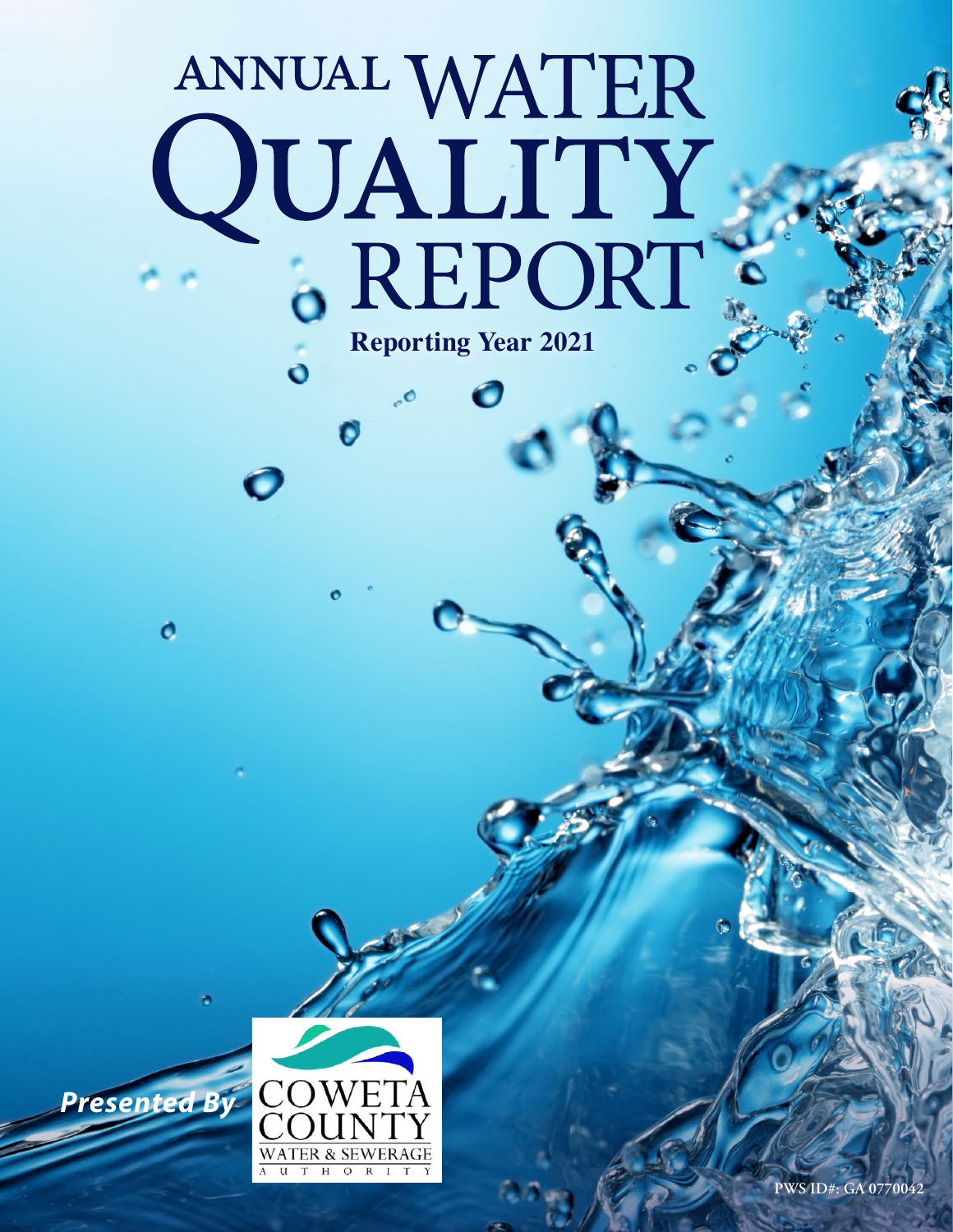#### **We've Come a Long Way**

Once again, we are proud to present our annual water quality report covering the period between January 1 and<br>December 31, 2021. In a matter of only a few decades, drinking water has become exponentially safer and more rel able than at any other point in human history. Our exceptional staff continues to work hard every day—at all hours—to deliver the highest-quality drinking water without interruption. Although the challenges ahead are many, we feel that by relentlessly investing in customer outreach and education, new treatment technologies, system upgrades, and training, the payoff will be reliable, high-quality tap water delivered to you and your family.

### **Safeguard Your Drinking Water**

Protection of drinking water is everyone's responsibility. You can help protect your community's drinking water source in several ways:

- Eliminate excess use of lawn and garden fertilizers and pesticides – they contain hazardous chemicals that can reach your drinking water source.
- Pick up after your pets.
- If you have your own septic system, properly maintain it to reduce leaching to water sources, or consider connecting to a public water system.
- Dispose of chemicals properly; take used motor oil to a recycling center.
- Volunteer in your community. Find a watershed or wellhead protection organization in your community and volunteer to help. If there are no active groups, consider starting one. Use U.S. EPA's Adopt Your Watershed to locate groups in your community.
- Organize a storm drain stenciling project with others in your neighborhood. Stencil a message next to the street drain reminding people "Dump No Waste – Drains to River" or "Protect Your Water." Produce and distribute a flyer for households to remind residents that storm drains dump directly into your local water body.

# **Important Health Information**

Some people may be more vulnerable to<br>
contaminants in drinking water than the general population. Immunocompromised persons such as persons with cancer undergoing chemotherapy, persons who have undergone organ transplants, people with HIV/AIDS or other immune system disorders, some



elderly, and infants may be particularly at risk from infections. These people should seek advice about drinking water from their health care providers. The U.S. EPA/CDC (Centers for Disease Control and Prevention) guidelines on appropriate means to lessen the risk of infection by *Cryptosporidium* and other microbial contaminants are available from the Safe Drinking Water Hotline at (800) 426-4791 or [http://water.](http://water.epa.gov/drink/hotline) [epa.gov/drink/hotline](http://water.epa.gov/drink/hotline).

# **Substances That Could Be in Water**

To ensure that tap water is safe to drink, the U.S. EPA prescribes regulations limiting the amount of certain contaminants in water provided by public water systems. U.S. Food and Drug Administration regulations establish limits for contaminants in bottled water, which must provide the same protection for public health. Drinking water, including bottled water, may reasonably be expected to contain at least small amounts of some contaminants. The presence of these contaminants does not necessarily indicate that the water poses a health risk.

The sources of drinking water (both tap water and bottled water) include rivers, lakes, streams, ponds, reservoirs, springs, and wells. As water travels over the surface of the land or through the ground, it dissolves naturally occurring minerals, in some cases, radioactive material, and substances resulting from the presence of animals or from human activity. Substances that may be present in source water include:

- Microbial Contaminants, such as viruses and bacteria, which may come from sewage treatment plants, septic systems, agricultural livestock operations, or wildlife;
- Inorganic Contaminants, such as salts and metals, which can be naturally occurring or may result from urban stormwater runoff, industrial or domestic wastewater discharges, oil and gas production, mining, or farming;
- Pesticides and Herbicides, which may come from a variety of sources such as agriculture, urban stormwater runoff, and residential uses;
- Organic Chemical Contaminants, including synthetic and volatile organic chemicals, which are by-products of industrial processes and petroleum production and may also come from gas stations, urban stormwater runoff, and septic systems;
- Radioactive Contaminants, which can be naturally occurring or may be the result of oil and gas production and mining activities.

For more information about contaminants and potential health effects, call the U.S. EPA's Safe Drinking Water Hotline at (800) 426-4791.

QUESTIONS? For more information about this report, or for any questions relating to water quality, please contact Judy Caldwell, Water Quality Coordinator, at (470) 686-1819.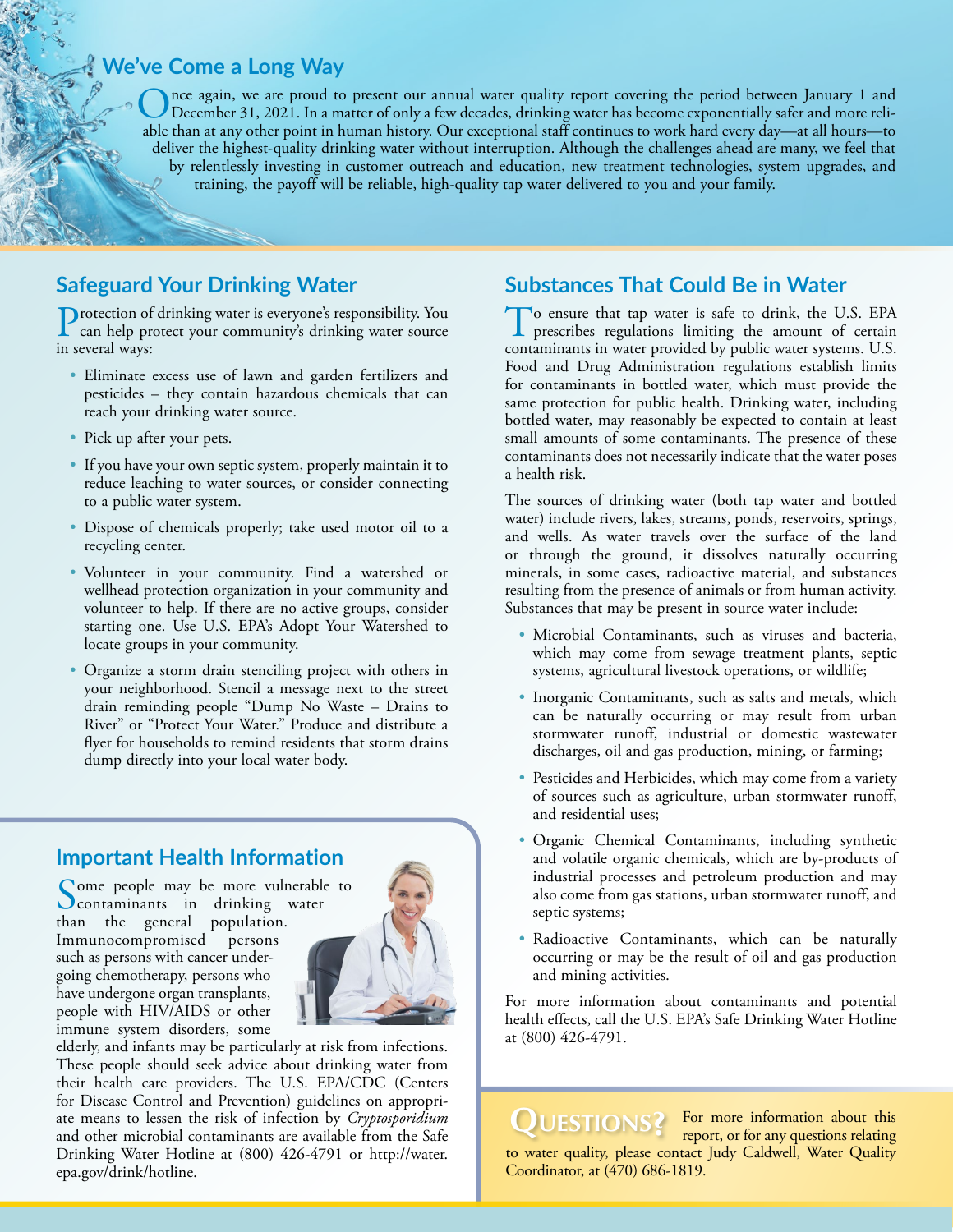#### **Source Water Assessment**

A source water assessment has been completed for our system. The purpose of the assessment is to determine the susceptibility of<br>Leach drinking water source to potential contaminant sources. The report includes background tibility rating of higher, moderate, or lower. It is important to understand that a susceptibility rating of higher does not imply poor water quality, only the system's potential to become contaminated within the assessment area. The assessment findings are summarized in the table below:

| SUSCEPTIBILITY OF SOURCES TO POTENTIAL CONTAMINANT SOURCES - 5           |                              |                         |
|--------------------------------------------------------------------------|------------------------------|-------------------------|
| <b>SOURCE NAME</b>                                                       | <b>SUSCEPTIBILITY RATING</b> | <b>SWAP REPORT DATE</b> |
| <b>CCWSA B. T. Brown Reservoir</b>                                       | Low                          | March 2009              |
| <b>CCWSA Hugh Murphy Well</b>                                            | Low                          | March 2009              |
| Newnan Utilities Hershall Norred Surface Water Treatment Plant           | Low                          | Unknown                 |
| City of Griffin Still Branch Surface Water Treatment Plant               | Low                          | 2001                    |
| City of Atlanta Hemphill and Chattahoochee Surface Water Treatment Plant | Low                          | Unknown                 |

If you would like a copy of any utility's source water assessment report, you can reach out to each utility during regular business hours at the following numbers:

CCWSA (770) 254-3710 | City of Atlanta (404) 982-1468 | City of Griffin (770) 229-6603 | Newnan Utilities (770) 683-5516



# **Where Does My Water Come From?**

The water that is produced and distributed by the Coweta<br>County Water & Sewerage Authority (CCWSA) is collected from several sources. These sources are: CCWSA B. T. Brown Surface Water Treatment Plant, CCWSA Hugh Murphy Groundwater Well, Newnan Utilities Hershall Norred Surface Water Treatment Plant, City of Griffin Still Branch Surface Water Treatment Plant, and City of Atlanta Hemphill and Chattahoochee Surface Water Treatment Plants.

### **Lead in Home Plumbing**

If present, elevated levels of lead can cause serious health<br>problems, especially for pregnant women and young chil-<br>data Joed in driveling were is primarily from materials and f present, elevated levels of lead can cause serious health dren. Lead in drinking water is primarily from materials and components associated with service lines and home plumbing. We are responsible for providing high-quality drinking water, but we cannot control the variety of materials used in plumbing components. When your water has been sitting for several hours, you can minimize the potential for lead exposure by flushing your tap for 30 seconds to two minutes before using water for drinking or cooking. If you are concerned about lead in your water, you may wish to have your water tested. Information on lead in drinking water, testing methods, and steps you can take to minimize exposure is available from the Safe Drinking Water Hotline at (800) 426-4791 or at [www.](http://www.epa.gov/safewater/lead) [epa.gov/safewater/lead.](http://www.epa.gov/safewater/lead)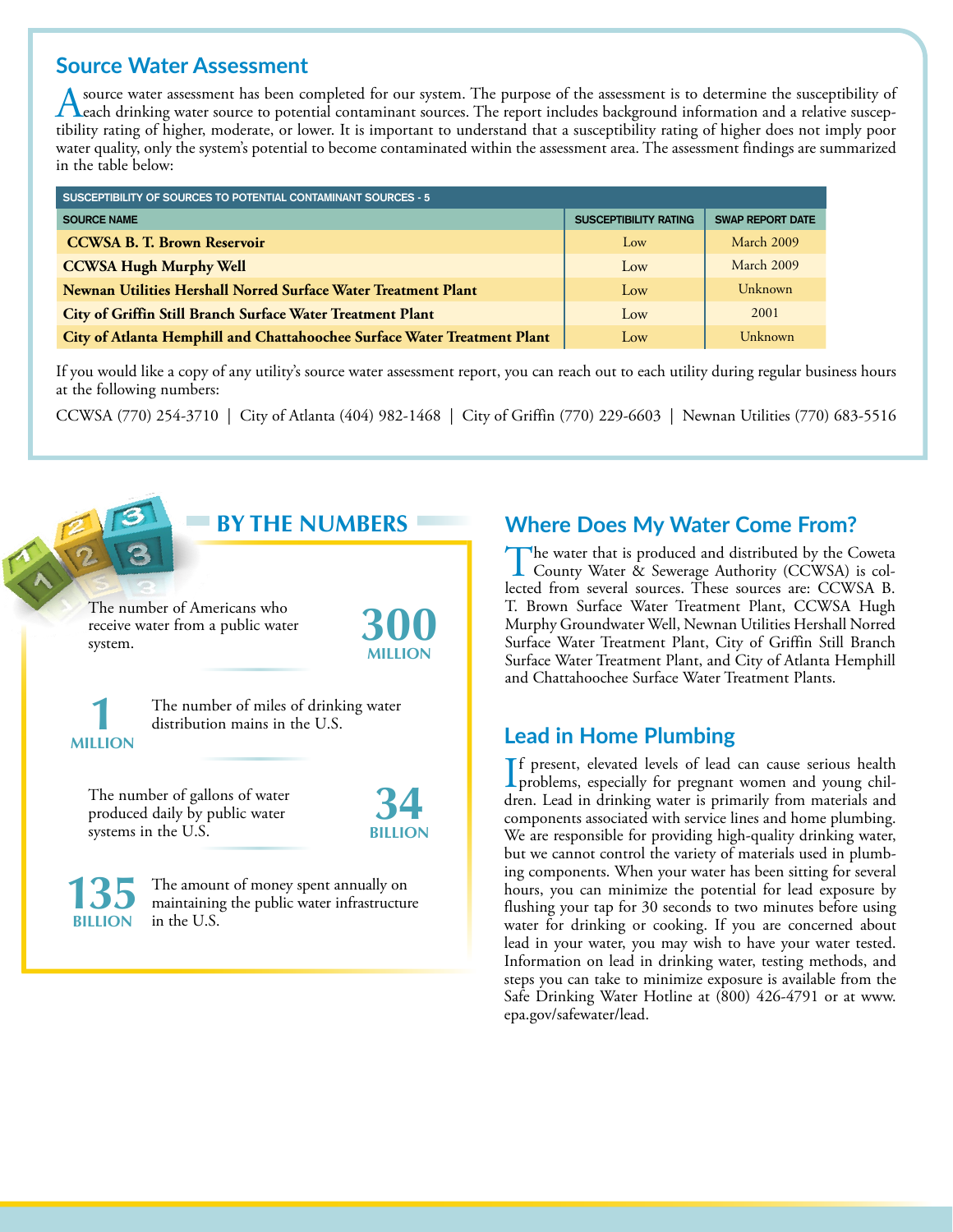# **Test Results**

Our water is monitored for many different kinds of substances on a very strict sampling schedule and the water we deliver must meet specific health standards.<br>Here, we only show those substances that were detected in our w detecting a substance does not mean the water is unsafe to drink; our goal is to keep all detects below their respective maximum allowed levels.

The state recommends monitoring for certain substances less than once per year because the concentrations of these substances do not change frequently. In these cases, the most recent sample data are included, along with the year in which the sample was taken.



CCWSA received a violation for exceedance of the TTHMs MCL for the fourth quarter of 2021. CCWSA has implemented an aggressive flushing program to reduce water aging in areas of the system where trihalomethanes can be elevated at certain times during the year. Additionally, CCWSA will be implementing equipment that will reduce or eliminate trihalomethanes in the system. CCWSA expects to return to compliance by the second quarter of 2022. Some people who drink water containing trihalomethanes in excess of the MCL over many years may experience problems with their liver, kidneys, or central nervous system and may have an increased risk of getting cancer.

#### REGULATED SUBSTANCES

|                                                                          |                               |                                             |                        |                                  | <b>CCWSA B. T. Brown Water</b><br><b>Treatment Plant</b> |                                  | <b>Newnan Utilities</b>  | <b>City of Griffin</b>           |                          | <b>City of Atlanta</b>           |                          |                  |                                                                                                                                       |
|--------------------------------------------------------------------------|-------------------------------|---------------------------------------------|------------------------|----------------------------------|----------------------------------------------------------|----------------------------------|--------------------------|----------------------------------|--------------------------|----------------------------------|--------------------------|------------------|---------------------------------------------------------------------------------------------------------------------------------------|
| <b>SUBSTANCE</b><br>(UNIT OF MEASURE)                                    | <b>YEAR</b><br><b>SAMPLED</b> | <b>MCL</b><br>[MRDL]                        | <b>MCLG</b><br>[MRDLG] | <b>AMOUNT</b><br><b>DETECTED</b> | <b>RANGE</b><br>LOW-HIGH                                 | <b>AMOUNT</b><br><b>DETECTED</b> | <b>RANGE</b><br>LOW-HIGH | <b>AMOUNT</b><br><b>DETECTED</b> | <b>RANGE</b><br>LOW-HIGH | <b>AMOUNT</b><br><b>DETECTED</b> | <b>RANGE</b><br>LOW-HIGH | <b>VIOLATION</b> | <b>TYPICAL SOURCE</b>                                                                                                                 |
| <b>Chlorine</b> (ppm)                                                    | 2021                          | $[4]$                                       | $[4]$                  | 2.03                             | $0.04 - 2.68$                                            | 1.4                              | $1.20 - 1.90$            | 1.9                              | <b>NA</b>                | 1.12                             | $ND-1.87$                | No               | Water additive used to control<br>microbes                                                                                            |
| <b>Chlorine Dioxide</b><br>(ppb)                                         | 2021                          | $[800]$                                     | $[800]$                | 38                               | ND-490                                                   | 70                               | $30 - 140$               | 460                              | <b>NA</b>                | NA                               | <b>NA</b>                | No               | Water additive used to control<br>microbes                                                                                            |
| Chlorite (ppm)                                                           | 2021                          |                                             | 0.8                    | 0.14                             | $ND-0.34$                                                | 0.18                             | $0.05 - 0.59$            | 0.73                             | NA                       | NA                               | <b>NA</b>                | No               | By-product of drinking water<br>disinfection                                                                                          |
| Fluoride (ppm)                                                           | 2021                          | $\overline{4}$                              | $\overline{4}$         | 0.81                             | $0.67 - 1.12$                                            | 0.79                             | $0.66 - 0.94$            | 0.97                             | NA                       | 0.73                             | $0.30 - 1.10$            | No               | Erosion of natural deposits;<br>Water additive which promotes<br>strong teeth; Discharge from<br>fertilizer and aluminum<br>factories |
| <b>Haloacetic Acids</b><br>[HAAs]-Stage 2 (ppb)                          | 2021                          | 60                                          | NA                     | 23.9                             | $18.7 - 32.0$                                            | 3.62                             | $2.65 - 4.35$            | 42                               | NA                       | 43.3                             | $9.6 - 43.3$             | No               | By-product of drinking water<br>disinfection                                                                                          |
| Nitrate (ppm)                                                            | 2021                          | 10                                          | 10                     | <b>NA</b>                        | <b>NA</b>                                                | <b>NA</b>                        | <b>NA</b>                | 0.48                             | <b>NA</b>                | 0.58                             | $0.49 - 0.64$            | No               | Runoff from fertilizer use;<br>Leaching from septic tanks,<br>sewage; Erosion of natural<br>deposits                                  |
| Total Organic Carbon <sup>1</sup><br>(removal ratio)                     | 2021                          | <b>TT</b>                                   | NA                     | 1.4                              | $1.3 - 2.6$                                              | 1.33                             | $1.10 - 1.50$            | 1.9                              | NA                       | 1.39                             | $1.00 - 1.39$            | N <sub>o</sub>   | Naturally present in the<br>environment                                                                                               |
| <b>TTHMs</b> [Total<br>Trihalomethanes]-<br>Stage $2$ (ppb)              | 2021                          | 80                                          | <b>NA</b>              | 81.1                             | $32.1 - 113.4$                                           | 16.54                            | $5.18 - 26.25$           | 63                               | $-96$                    | 61.3                             | $14.0 - 61.3$            | Yes              | By-product of drinking water<br>disinfection                                                                                          |
| Turbidity <sup>2</sup> (NTU)                                             | 2021                          | <b>TT</b>                                   | NA                     | 0.24                             | $ND-0.24$                                                | 0.13                             | $0.03 - 0.13$            | 0.28                             | NA                       | 0.48                             | $0.01 - 0.48$            | No               | Soil runoff                                                                                                                           |
| <b>Turbidity (Lowest</b><br>monthly percent of<br>samples meeting limit) | 2021                          | $TT = 95\%$ of<br>samples meet<br>the limit | NA                     | 100                              | <b>NA</b>                                                | 100                              | NA                       | 100                              | <b>NA</b>                | 99.6                             | <b>NA</b>                | No               | Soil runoff                                                                                                                           |